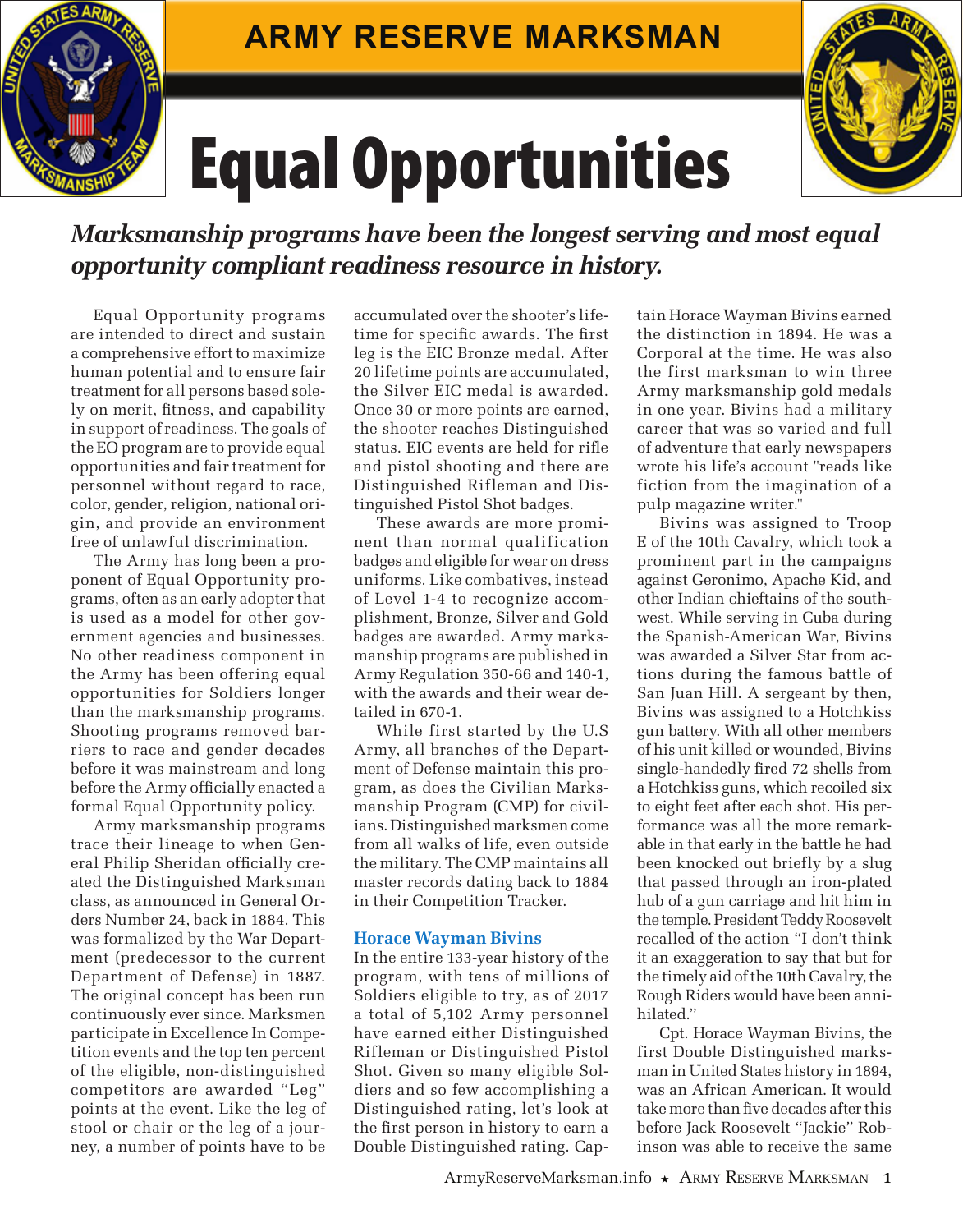

*Above: Horace Wayman Bivins, the first Double Distinguished marksman in United States history, earned the distinction in 1894. He also led an adventurous, storied military career that "reads like fiction from the imagination of a pulp magazine writer."*

acceptance in baseball, as detailed in the film 42. Lieutenant Colonel Earl Woods, father of pro golfer Tiger Woods, served two tours in Viet Nam as an officer in the Infantry and Special Forces. While in college, Woods once was not allowed to play golf because of his race. In fact, the Professional Golfer's Association of America (PGA) enforced a "Caucasian-only clause" in their official published rules until finally revoking their racist rule in the 1960s.

## **Margaret Thompson Murdock**

Cpt. Margaret Thompson Murdock was the first woman to win a medal

in Shooting at the Summer Olympics and the first to win an individual open World Shooting Championship. In international competition Murdock set four individual world records and nine team world records. She is a member of five halls of fame, including the USA Shooting Hall of Fame and the Kansas Sports Hall of Fame.

Cpt. Murdock started competing while attending college in Kansas. "My first year at K-State, I couldn't shoot on the team because I was a female," she says. "I could practice with the K-State team but I couldn't be on the team. They got a new coach and he thought it would be a good idea for me to be on the team since I was shooting better than everyone else."

As the US International Rifle Team captain, Cpt. Lanny Bassham

*Below: Margaret Thompson Murdock was first disallowed from competing with the Kansas State rifle team as a woman. However, after demonstrating better shooting skills than the rest of the team, the coach had her compete. Given a chance, she was the first woman to win a medal in Shooting at the Summer Olympics, the first to win an individual open World Shooting Championship. Murdock set four individual world records, nine team world records, and became a member of five halls of fame, including the USA Shooting Hall of Fame and the Kansas Sports Hall of Fame.*



entered the 1976 Olympics as the reigning World Champion and had took silver in the 1972 Olympics. At the '76 Olympics Murdock tied for first place with Bassham. Bassham requested a shoot-off, even though this wasn't allowed by current rules. Instead, judges were forced to break the tie of the 1200 point match. Murdock appealed for a second review of her targets. The two Americans sat together and waited. Bassham noted while the judges re-tallied scores, "I looked at her and said, 'If this comes out a tie, it will be totally arbitrary that I beat you.' "

*Below: Mudock's 1976 Silver medal at the Summer Olympics was determined by decision as she tied with Gold medalist Lanny Bassham. During the national anthem, Bassham pulled Murdock up to stand with him on the gold medal spot at the podium to share the victory platform as the flag was raised and the anthem played.*